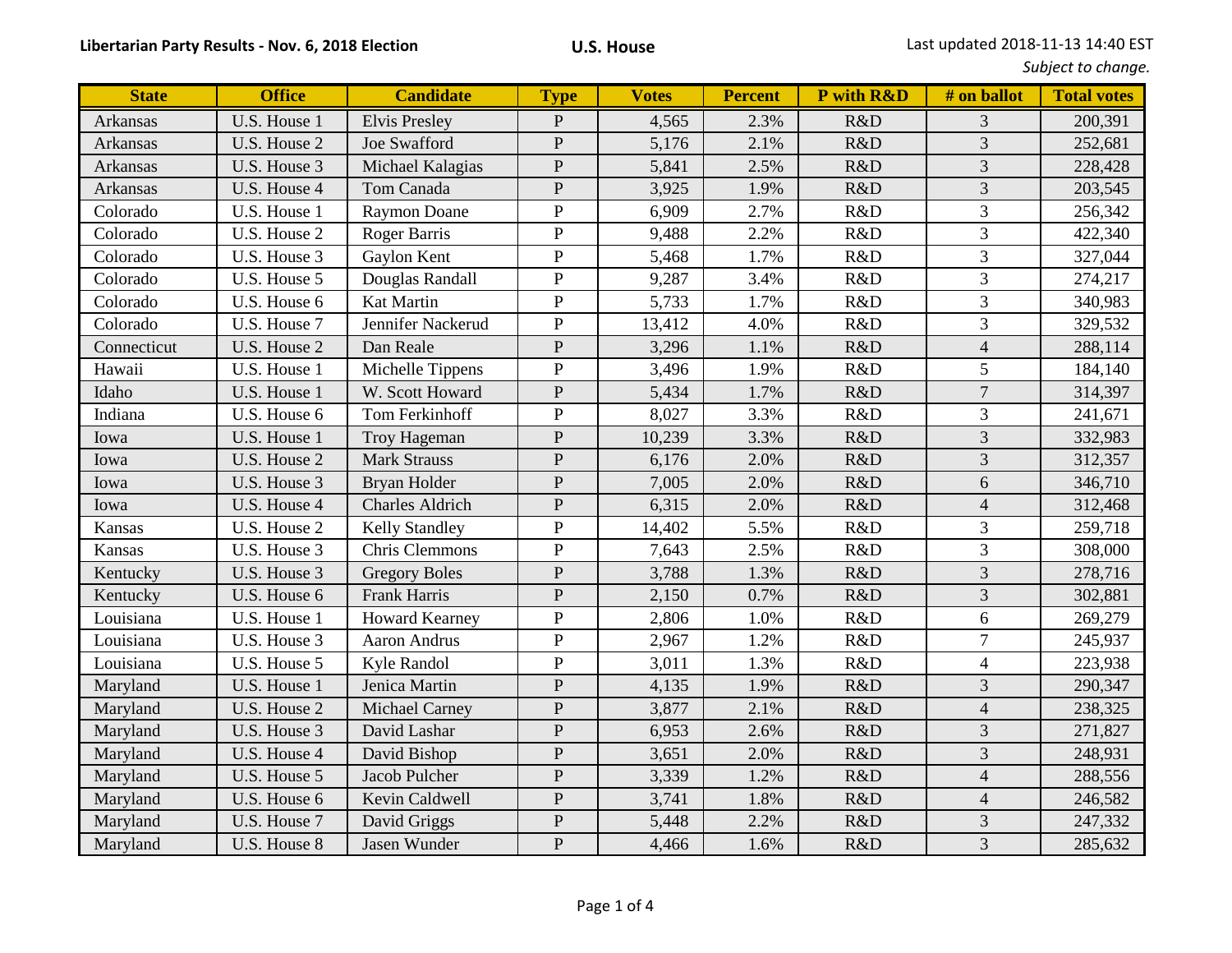|              |               |                  |             |              |                |                   |             | Subject to change. |
|--------------|---------------|------------------|-------------|--------------|----------------|-------------------|-------------|--------------------|
| <b>State</b> | <b>Office</b> | <b>Candidate</b> | <b>Type</b> | <b>Votes</b> | <b>Percent</b> | <b>P</b> with R&D | # on ballot | <b>Total votes</b> |
| <u>igan</u>  | U.S. House 8  | Brian Ellison    |             | 6,302        | .8%            | R&D               |             | 341,610            |
| igan         | U.S. House 11 | Leonard Schwartz |             | 3,796        | 7%             | R&D               |             | 350,556            |
|              |               |                  |             |              |                |                   |             |                    |

| Michigan       | U.S. House 8  | <b>Brian Ellison</b>    | $\mathbf{P}$   | 6,302  | 1.8% | R&D | $\overline{4}$ | 341,610 |
|----------------|---------------|-------------------------|----------------|--------|------|-----|----------------|---------|
| Michigan       | U.S. House 11 | <b>Leonard Schwartz</b> | ${\bf P}$      | 3,796  | 1.7% | R&D | $\overline{4}$ | 350,556 |
| Missouri       | U.S. House 1  | Robb Cunningham         | $\mathbf{P}$   | 8,641  | 3.2% | R&D | 3              | 270,375 |
| Missouri       | U.S. House 2  | <b>Tony Kirk</b>        | $\mathbf{P}$   | 4,184  | 1.2% | R&D | $\overline{4}$ | 370,553 |
| Missouri       | U.S. House 3  | Donald Stolle           | ${\bf P}$      | 6,754  | 2.1% | R&D | 3              | 324,232 |
| Missouri       | U.S. House 4  | <b>Mark Bliss</b>       | ${\bf P}$      | 7,190  | 2.5% | R&D | 3              | 292,574 |
| Missouri       | U.S. House 5  | <b>Alexander Howell</b> | ${\bf P}$      | 4,708  | 1.7% | R&D | 5              | 282,127 |
| Missouri       | U.S. House 6  | Dan Hogan               | $\overline{P}$ | 7,859  | 2.6% | R&D | $\overline{3}$ | 304,954 |
| Missouri       | U.S. House 7  | <b>Ben Brixey</b>       | $\overline{P}$ | 10,833 | 3.7% | R&D | 3              | 295,617 |
| Missouri       | U.S. House 8  | Jonathan Shell          | ${\bf P}$      | 4,148  | 1.6% | R&D | 3              | 260,017 |
| Montana        | U.S. House    | <b>Elinor Swanson</b>   | $\mathbf{P}$   | 13,373 | 2.8% | R&D | 3              | 475,433 |
| Nevada         | U.S. House 1  | Robert Van Strawder     | ${\bf P}$      | 2,062  | 1.3% | R&D | $\overline{4}$ | 152,151 |
| Nevada         | U.S. House 3  | <b>Steve Brown</b>      | $\mathbf P$    | 4,554  | 1.6% | R&D | 8              | 286,061 |
| Nevada         | U.S. House 4  | Gregg Luckner           | $\mathbf{P}$   | 2,212  | 0.9% | R&D | 6              | 234,448 |
| New Hampshire  | U.S. House 1  | Dan Belforti            | ${\bf P}$      | 4,051  | 1.4% | R&D | 3              | 290,989 |
| New Hampshire  | U.S. House 2  | Justin O'Donnell        | ${\bf P}$      | 6,213  | 2.2% | R&D | 3              | 279,309 |
| New Jersey     | U.S. House 1  | Robert Shapiro          | ${\bf P}$      | 2,399  | 1.1% | R&D | 5              | 215,314 |
| New Jersey     | U.S. House 2  | John Ordille            | ${\bf P}$      | 1,631  | 0.7% | R&D | $\overline{7}$ | 240,703 |
| New Jersey     | U.S. House 4  | Michael Rufo            | $\mathbf{P}$   | 1,307  | 0.5% | R&D | $\overline{7}$ | 280,280 |
| New Jersey     | U.S. House 5  | Jim Tosone              | $\overline{P}$ | 1,908  | 0.7% | R&D | $\overline{4}$ | 268,094 |
| New Jersey     | U.S. House 8  | Dan Delaney             | ${\bf P}$      | 1,045  | 0.8% | R&D | $\overline{4}$ | 134,052 |
| New Jersey     | U.S. House 9  | Claudio Belusic         | $\overline{P}$ | 1,485  | 0.8% | R&D | 3              | 178,095 |
| New Jersey     | U.S. House 10 | <b>Scott Diroma</b>     | $\overline{P}$ | 1,217  | 0.7% | R&D | 5              | 170,832 |
| New Jersey     | U.S. House 11 | <b>Ryan Martinez</b>    | ${\bf P}$      | 1,207  | 0.4% | R&D | $\overline{4}$ | 274,153 |
| New Mexico     | U.S. House 1  | <b>Lloyd Princeton</b>  | $\mathbf{P}$   | 11,143 | 4.5% | R&D | 3              | 244,511 |
| New Mexico     | U.S. House 3  | Chris Manning           | $\mathbf{P}$   | 13,185 | 5.4% | R&D | 3              | 243,318 |
| North Carolina | U.S. House 2  | Japheth Matemu          | $\mathbf{P}$   | 9,427  | 2.9% | R&D | 3              | 325,768 |
| North Carolina | U.S. House 4  | <b>Barbara Howe</b>     | ${\bf P}$      | 11,947 | 3.6% | R&D | 3              | 334,495 |
| North Carolina | U.S. House 9  | <b>Jeffrey Scott</b>    | ${\bf P}$      | 5,042  | 1.8% | R&D | 3              | 279,858 |
| North Carolina | U.S. House 11 | Clifton Ingram          | ${\bf P}$      | 6,074  | 2.0% | R&D | 3              | 299,128 |
| North Carolina | U.S. House 13 | <b>Thomas Bailey</b>    | ${\bf P}$      | 5,439  | 1.9% | R&D | $\overline{4}$ | 282,957 |
| Ohio           | U.S. House 1  | Dirk Austin Kubala      | $\mathbf{P}$   | 5,126  | 1.7% | R&D | 3              | 291,705 |
| Ohio           | U.S. House 5  | Don Kissick             | $\overline{P}$ | 7,184  | 2.6% | R&D | $\overline{3}$ | 278,430 |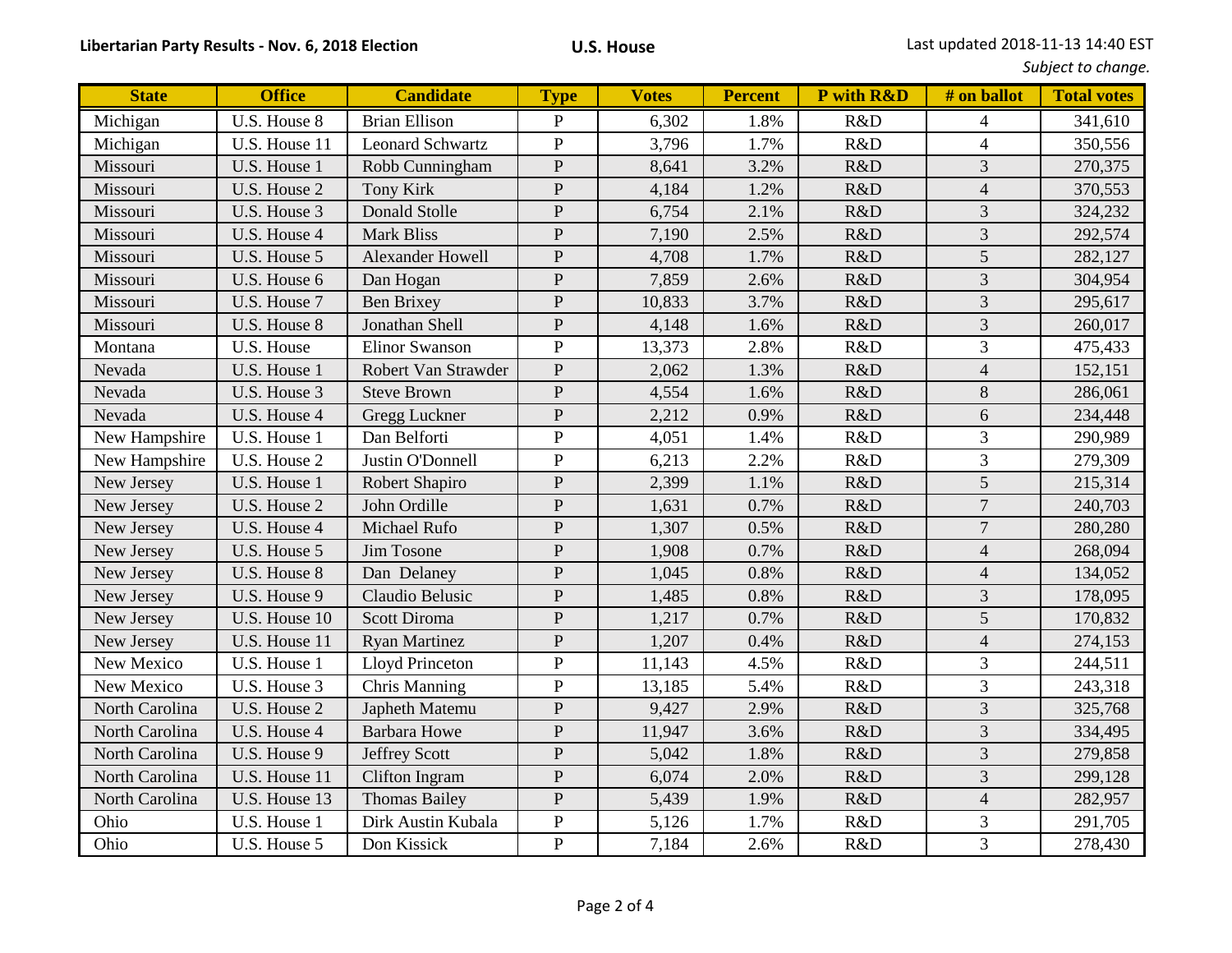|  |  | Subject to change. |
|--|--|--------------------|
|--|--|--------------------|

| <b>State</b> | <b>Office</b>               | <b>Candidate</b>          | <b>Type</b>    | <b>Votes</b> | <b>Percent</b> | P with R&D | # on ballot    | <b>Total votes</b> |
|--------------|-----------------------------|---------------------------|----------------|--------------|----------------|------------|----------------|--------------------|
| Ohio         | U.S. House 10               | David Harlow              | $\mathbf P$    | 5,140        | 1.9%           | R&D        | $\mathfrak{Z}$ | 273,479            |
| Ohio         | U.S. House 15               | Jonathan Miller           | $\mathbf P$    | 5,477        | 1.9%           | R&D        | 3              | 284,655            |
| Oklahoma     | U.S. House 2                | <b>Richard Castaldo</b>   | $\mathbf P$    | 4,136        | 1.9%           | R&D        | $\overline{4}$ | 215,782            |
| Oregon       | U.S. House 1                | Drew Layda                | ${\bf P}$      | 13,384       | 4.0%           | R&D        | 3              | 332,238            |
| Oregon       | U.S. House 3                | Gary Dye                  | $\overline{P}$ | 5,603        | 1.5%           | R&D        | 5              | 375,724            |
| Oregon       | U.S. House 4                | Richard R. Jacobson       | $\overline{P}$ | 5,185        | 1.4%           | R&D        | $\overline{4}$ | 365,142            |
| Oregon       | U.S. House 5                | Dan Souza                 | $\overline{P}$ | 5,079        | 1.6%           | R&D        | $\overline{4}$ | 321,574            |
| Pennsylvania | U.S. House 7                | <b>Tim Silfies</b>        | ${\bf P}$      | 7,899        | 3.0%           | R&D        | 3              | 256,883            |
| Pennsylvania | U.S. House 16               | <b>Ebert Beeman</b>       | $\mathbf P$    | 2,902        | 1.1%           | R&D        | 3              | 256,575            |
| South Dakota | U.S. House                  | George Hendrickson        | $\mathbf{P}$   | 4,912        | 1.4%           | R&D        | $\overline{4}$ | 335,909            |
| Tennessee    | U.S. House 2                | <b>Greg Samples</b>       | $\overline{P}$ | 967          | 0.4%           | R&D        | 6              | 261,985            |
| Tennessee    | U.S. House 6                | David Ross                | $\overline{P}$ | 3,420        | 1.4%           | R&D        | $\overline{4}$ | 2,483,532          |
| Texas        | U.S. House 1                | Jeffrey Callaway          | $\overline{P}$ | 3,278        | 0.8%           | R&D        | 3              | 231,969            |
| Texas        | U.S. House 2                | <b>Stephen Gunnels</b>    | $\overline{P}$ | 2,371        | 0.9%           | R&D        | $\overline{4}$ | 262,924            |
| Texas        | U.S. House 3                | Christopher Claytor       | ${\bf P}$      | 4,595        | 1.5%           | R&D        | 3              | 311,070            |
| Texas        | U.S. House 4                | Ken Ashby                 | ${\bf P}$      | 3,161        | 1.3%           | R&D        | 3              | 248,373            |
| Texas        | U.S. House 6                | Jason Allen Harber        | ${\bf P}$      | 3,724        | 1.4%           | R&D        | 3              | 255,543            |
| Texas        | U.S. House 8                | <b>Christopher Duncan</b> | $\overline{P}$ | 4,617        | 1.7%           | R&D        | 3              | 272,732            |
| Texas        | U.S. House 9                | Phil Kurtz                | $\overline{P}$ | 5,928        | 3.4%           |            | $\overline{4}$ | 152,653            |
| Texas        | U.S. House 10               | Michael Ryan              | $\overline{P}$ | 6,576        | 2.1%           | R&D        | 3              | 304,111            |
| Texas        | U.S. House 11               | <b>Rhett Smith</b>        | $\overline{P}$ | 3,106        | 1.4%           | R&D        | 3              | 217,883            |
| Texas        | U.S. House 12               | Jacob Leddy               | $\mathbf P$    | 4,926        | 1.8%           | R&D        | 3              | 267,807            |
| Texas        | U.S. House 13               | Calvin DeWeese            | $\overline{P}$ | 3,144        | 1.5%           | R&D        | 3              | 206,093            |
| Texas        | U.S. House 14               | Donald Conley             | $\mathbf P$    | 3,354        | 1.4%           | R&D        | $\overline{3}$ | 231,873            |
| Texas        | U.S. House 15               | <b>Anthony Cristo</b>     | $\overline{P}$ | 2,602        | 1.6%           | R&D        | 3              | 164,284            |
| Texas        | U.S. House 17               | Peter Churchman           | $\mathbf P$    | 4,415        | 1.9%           | R&D        | $\overline{3}$ | 236,364            |
| Texas        | U.S. House 18               | Luke Spencer              | ${\bf P}$      | 4,604        | 2.2%           | R&D        | $\overline{4}$ | 183,978            |
| Texas        | U.S. House 20               | Jeffrey Blunt             | ${\bf P}$      | 32,727       | 19.4%          |            | $\overline{2}$ | 170,976            |
| Texas        | U.S. House 21               | Lee Santos                | $\mathbf P$    | 7,497        | 2.1%           | R&D        | 3              | 351,430            |
| Texas        | U.S. House 22               | John McEligott            | $\overline{P}$ | 3,260        | 1.1%           | R&D        | $\overline{4}$ | 296,449            |
| Texas        | U.S. House 23               | Rueben Corvalan           | $\overline{P}$ | 4,402        | 2.1%           | R&D        | 3              | 209,058            |
| Texas        | $\overline{U}$ .S. House 24 | Michael Kolls             | $\mathbf P$    | 4,861        | 1.8%           | R&D        | 3              | 262,433            |
| Texas        | U.S. House 25               | Desarae Lindsey           | $\mathbf P$    | 5,124        | 1.7%           | R&D        | $\overline{3}$ | 302,700            |